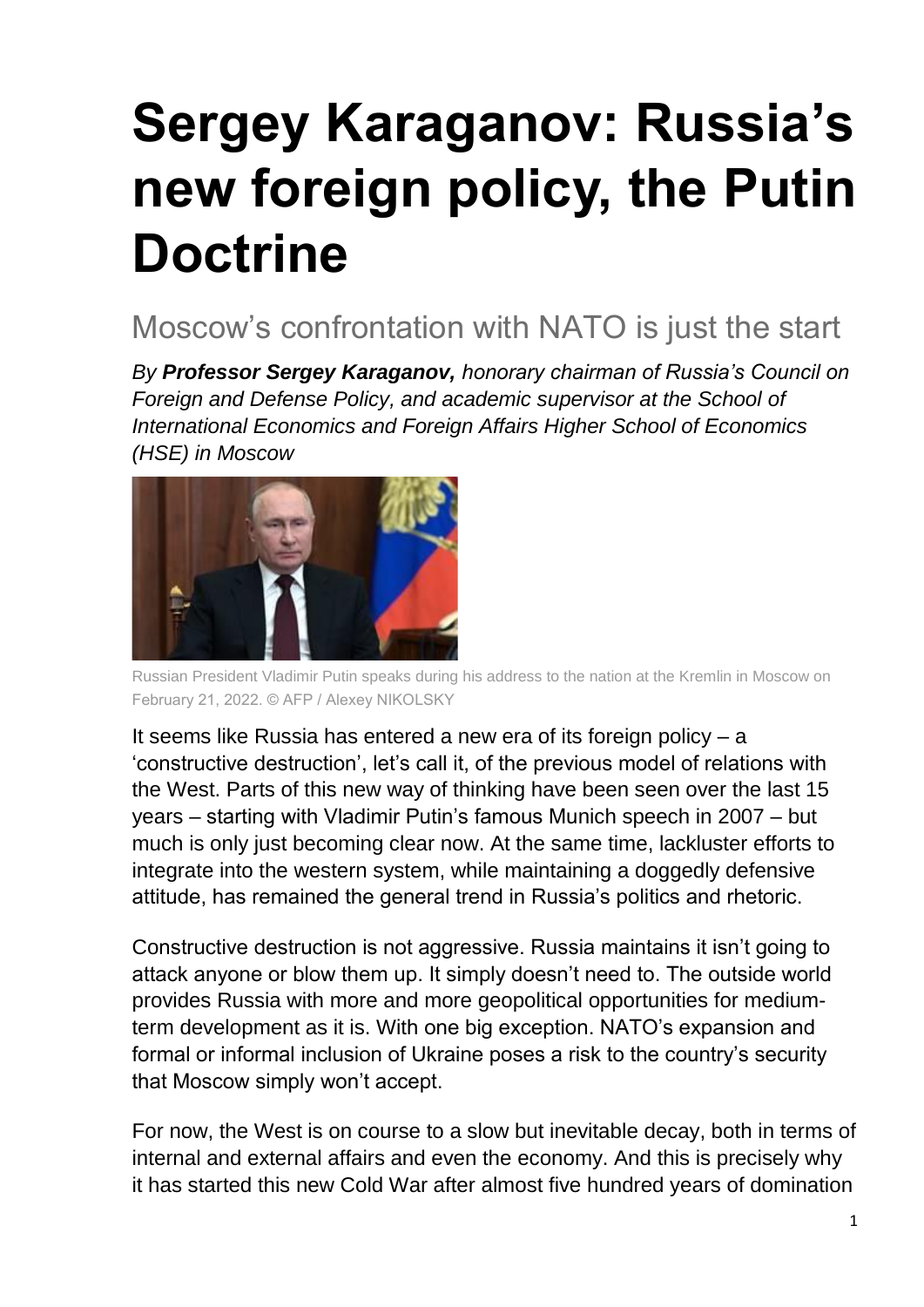in world politics, the economy, and culture. Especially after its decisive victory in the 1990s to mid-2000s. I believe [\[1\]](https://globalaffairs.ru/articles/ot-razrusheniya-k-sobiraniyu/?fbclid=IwAR1jJo1lJT7vq76-KzNjZqMWCeEu_G_cpb9Xk5xybSaLQ5jY3SawmOMMuXU#_ftn1) it will most likely lose, stepping down as the global leader and becoming a more reasonable partner. And not a moment too soon: Russia will need to balance relations with a friendly, but increasingly more powerful China.

Presently, the West desperately tries to defend against this with aggressive rhetoric. It tries to consolidate, playing its last trump cards to reverse this trend. One of those is trying to use Ukraine to damage and neuter Russia. It's important to prevent these convulsive attempts from transforming into a fullfledged standoff and to counter the current US and NATO policies. They are counterproductive and dangerous, though relatively undemanding for the initiators. We are yet to convince the West that it is only hurting itself.

Another trump card is the West's dominating role in the existing Euro-Atlantic security system established at a time when Russia was seriously weakened following the Cold War. There's merit in gradually erasing this system, primarily by refusing to take part in it and play by its obsolete rules, which are inherently disadvantageous to us. For Russia, the western track should become secondary to its Eurasian diplomacy. Maintaining constructive relations with the countries in the western part of the continent may ease the integration into Greater Eurasia for Russia. The old system is in the way, though, and so it should be dismantled.

It would be nice if we had more time to do this. But history shows that, since the collapse of the USSR 30 years ago, few post-Soviet nations have managed to become truly independent. And some may never even get there, for various reasons. This is a subject for a future analysis. Right now, I can only point out the obvious: Most local elites don't have the historical or cultural experience of state-building. They've never been able to become the core of the nation – they didn't have enough time for this. When the shared intellectual and cultural space disappeared, it hurt small countries the most. The new opportunities to build ties with the West turned out to be no replacement. Those who have found themselves at the helm of such nations have been selling their country for their own benefit, because there's been no national idea to fight for.

The majority of those countries will either follow the example of the Baltic states, accepting external control, or continue to spiral out of control, which in some cases may be extremely dangerous.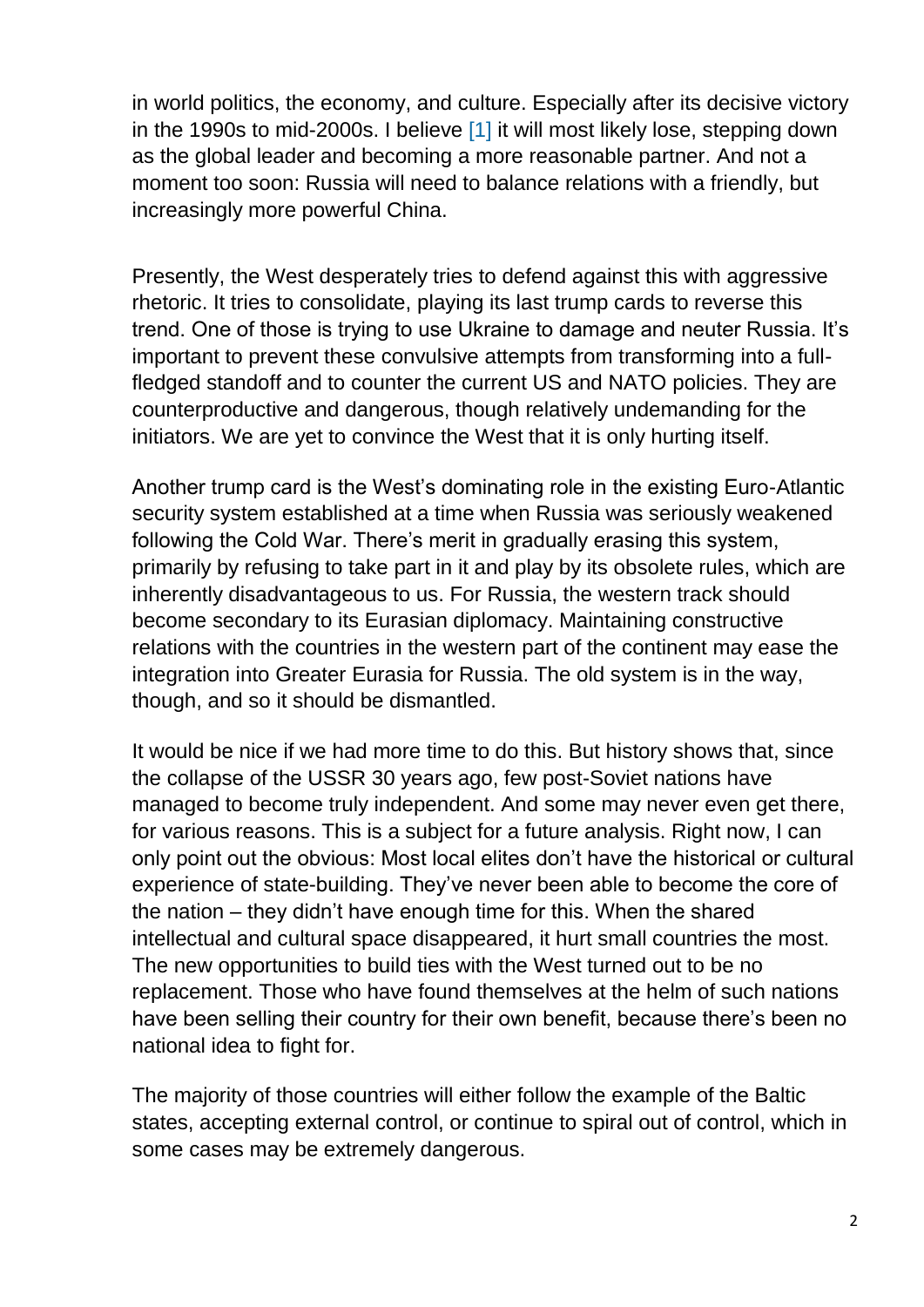The question is: How to 'unite' the nations in the most efficient and beneficial way for Russia, taking into account the tsarist and Soviet experience, when the sphere of influence was extended beyond any reasonable limits and then kept together at the expense of core Russian peoples?

Let's leave the discussion about the 'unification' that history is forcing on us for another day. This time, let's focus on the objective need to make a tough decision and adopt the 'constructive destruction' policy.

## **The milestones we passed**

Today, we see the inception of the fourth era of Russia's foreign policy. The first one started in the late 1980s, and it was a time of weakness and delusions. The nation had lost the will to fight, people wanted to believe democracy and the West would come and save them [\[2\].](https://globalaffairs.ru/articles/ot-razrusheniya-k-sobiraniyu/?fbclid=IwAR1jJo1lJT7vq76-KzNjZqMWCeEu_G_cpb9Xk5xybSaLQ5jY3SawmOMMuXU#_ftn2) It all ended in 1999 after the first waves of NATO expansion, seen by Russians as a backstabbing move, when the West tore apart what was left of Yugoslavia.

Then Russia started to get up off its knees and rebuild, stealthily and covertly, while appearing friendly and humbled. The US withdrawing from the ABM Treaty signaled its intention to regain its strategic dominance, so the still broke Russia made a fateful decision to develop weapon systems to challenge American aspirations. The Munich speech, the Georgian War, and the army reform, conducted amid a global economic crisis that spelled the end of the western liberal globalist imperialism (the term coined by a prominent expert on international affairs, Richard Sakwa) marked the new goal for Russian foreign policy – to once again become a leading global power that can defend its sovereignty and interests. This was followed by the events in Crimea, Syria, the military build-up, and blocking the West from interfering in Russia's domestic affairs, rooting out from the public service those who partnered with the West to the disadvantage of their homeland, including by a masterful use of the West's reaction to those developments. As the tensions keep growing, looking up to the West and keeping assets there becomes increasingly less lucrative.

China's incredible rise and becoming de-facto allies with Beijing starting in the 2010s, the pivot to the East, and the multidimensional crisis that enveloped the West led to a great shift in political and geoeconomic balance in favor of Russia. This is especially pronounced in Europe. Only a decade ago, the EU saw Russia as a backward and weak outskirts of the continent trying to contend with major powers. Now, it is desperately trying to cling to the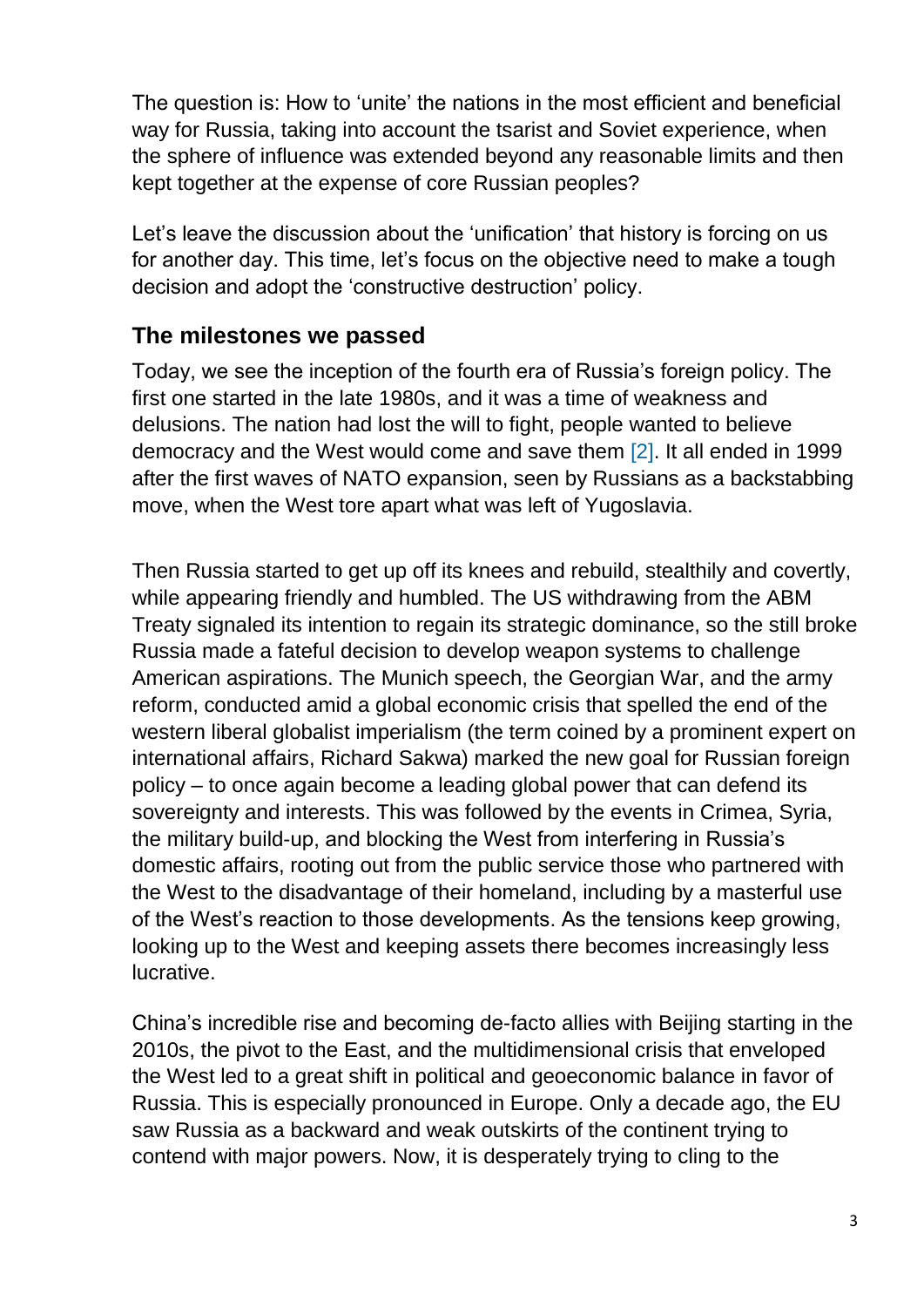geopolitical and geoeconomic independence that is slipping through its fingers.

The 'back to greatness' period ended around 2017 to 2018. After that, Russia hit a plateau. The modernization continued, but the weak economy threatened to negate its achievements. People (myself included) were frustrated, fearing that Russia once again was going to *"snatch defeat from the jaws of victory."* But that turned out to be another build-up period, primarily in terms of defense capabilities.

The ultimatum that Russia issued to the US and NATO at the end of 2021, demanding they stop developing military infrastructure near the Russian borders and expansion to the east, marked the start of the 'constructive destruction'. The goal is not simply to stop the flagging, albeit really dangerous inertia of the West's geostrategic push, but also to start laying the foundation for a new kind of relations between Russia and the West, different from what we settled on in the 1990s.

Russia's military capabilities, the returning sense of moral righteousness, lessons learned from past mistakes, and a close alliance with China could mean that the West, which chose the role of an adversary, will start being reasonable, even if not all the time. Then, in a decade or sooner, I hope, a new system of international security and cooperation will be built that will include the whole Greater Eurasia this time, and it will be based on UN principles and international law, not unilateral 'rules' that the West has been trying to impose on the world in recent decades.

# **Correcting mistakes**

Before I go any further, let me say that I think very highly of Russian diplomacy – it's been absolutely brilliant in the past 25 years. Moscow was dealt a weak hand but managed to play a great game nevertheless. First, it didn't let the West 'finish it off'. Russia maintained its formal status of a great country, retaining permanent membership in the UN Security Council and keeping nuclear arsenals. Then it gradually improved its global standing by leveraging the weaknesses of its rivals and the strengths of its partners. Building a strong friendship with China has been a major achievement. Russia has some geopolitical advantages that the Soviet Union didn't have. Unless, of course, it goes back to the aspirations of becoming a global superpower, which eventually ruined the USSR.

However, we shouldn't forget the mistakes we've made so we don't repeat them. It was our laziness, weakness, and bureaucratic inertia that helped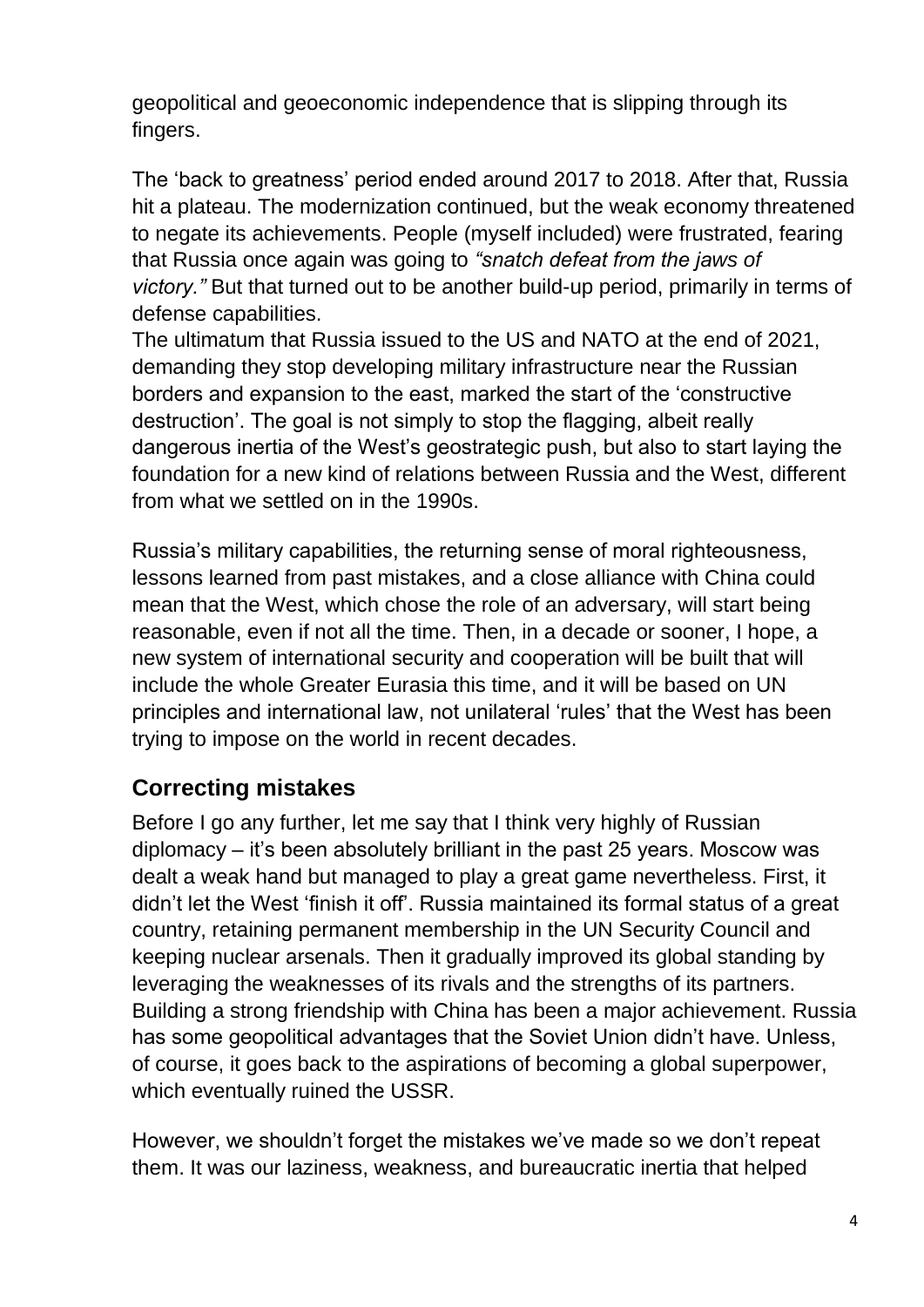create and keep afloat the unjust and unstable system of European security that we have today.

The beautifully-worded Charter of Paris for a New Europe that was signed in 1990 had a statement about freedom of association – countries could choose their allies, something that would've been impossible under the 1975 Helsinki Declaration. Since the Warsaw Pact was running on fumes at that point, this clause meant that NATO would be free to expand. This is the document everyone keeps referring to, even in Russia. Back in 1990, however, NATO could at least be considered a *"defense"* organization. The alliance and most of its members have launched a number of aggressive military campaigns since then – against the remnants of Yugoslavia, as well as in Iraq and Libya.

After a heart-to-heart chat with Lech Walesa in 1993, Boris Yeltsin signed a document where it stated that Russia *"understood Poland's plan to join NATO."* When Andrey Kozyrev, Russia's foreign minister at the time, learned about NATO's expansion plans in 1994, he began a bargaining process on Russia's behalf without consulting the president. The other side took it as a sign that Russia was OK with the general concept, since it was trying to negotiate acceptable terms. In 1995, Moscow stepped on the brakes, but it was too late – the dam burst and swept away any reservations about the West's expansion efforts.

In 1997, Russia, being economically weak and completely dependent on the West, signed the Founding Act on Mutual Relations, Cooperation and Security with NATO. Moscow was able to compel certain concessions from the West, like the pledge not to deploy large military units to the new member states. NATO has been consistently violating this obligation. Another agreement was to keep these territories free of nuclear weapons. The US would not have wanted it anyway, because it had been trying to distance itself from a potential nuclear conflict in Europe as much as possible (despite their allies' wishes), since it would undoubtedly cause a nuclear strike against America. In reality, the document legitimized NATO's expansion.

There were other mistakes – not as major but extremely painful nevertheless. Russia participated in the Partnership for Peace program, the sole purpose of which was to make it look like NATO was prepared to listen to Moscow, but in reality, the alliance was using the project to justify its existence and further expansion. Another frustrating misstep was our involvement in the NATO-Russia Council after the Yugoslavia aggression. The topics discussed at that level desperately lacked substance. They should've focused on the truly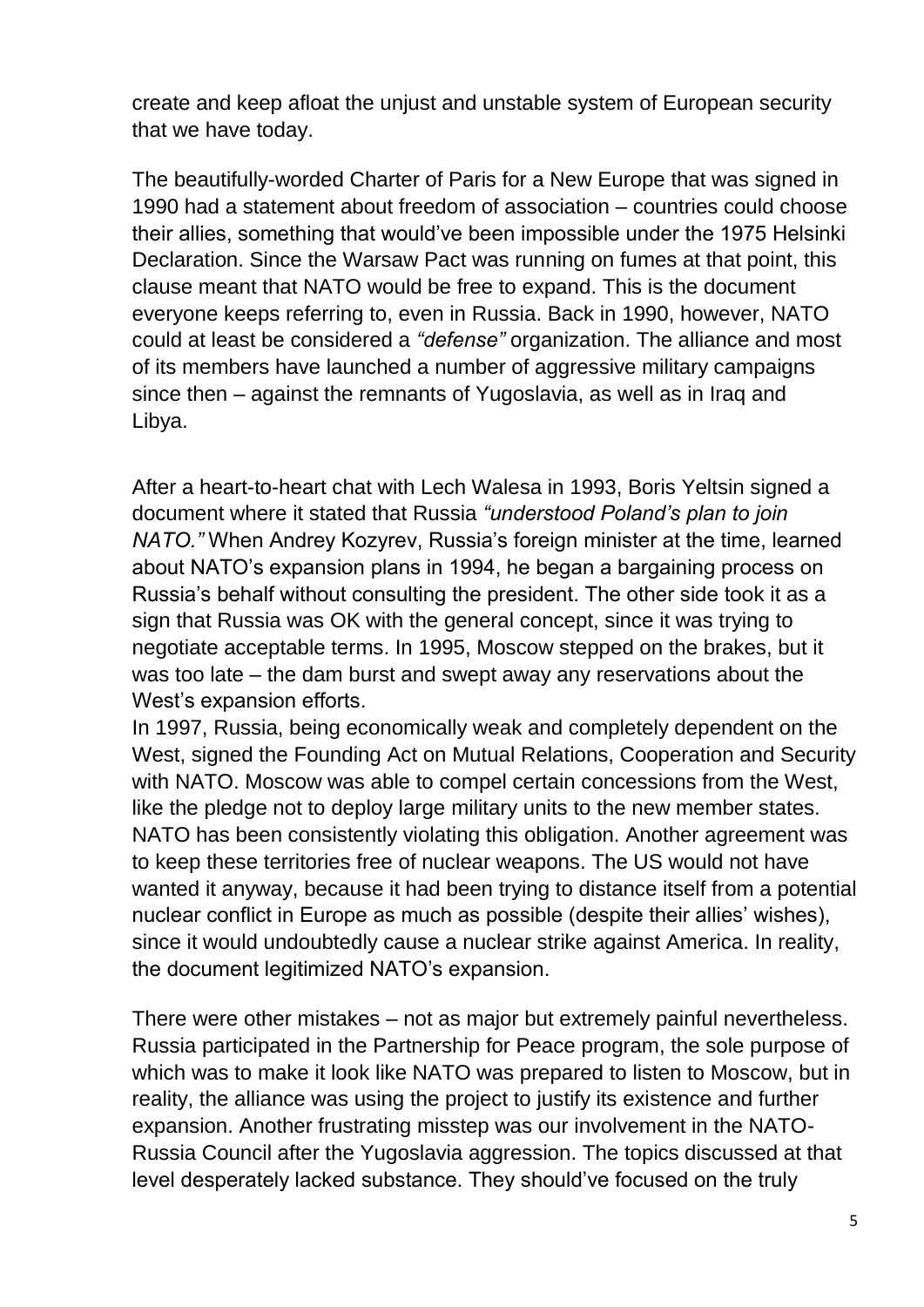significant issue – restraining the alliance's expansion and the buildup of its military infrastructure near the Russian borders. Sadly, this never made it to the agenda. The Council continued to operate even after the majority of NATO members started a war in Iraq and then Libya in 2011.

#### **READ MORE: [Ukraine asks for help and mulls retaliation against Russia:](https://www.rt.com/russia/550247-zelensky-response-donbass-recognition/)  [Six key takeaways from Zelensky's speech](https://www.rt.com/russia/550247-zelensky-response-donbass-recognition/)**

It is very unfortunate that we never got the nerve to openly say it – NATO had become an aggressor that committed numerous war crimes. This would've been a sobering truth for various political circles in Europe, like in Finland and Sweden for example, where some are considering the advantages of joining the organization. And all the others for that matter, with their mantra about NATO being a defense and deterrence alliance that needs to be further consolidated so it can stand against imaginary enemies.

I understand those in the West who are used to the existing system that allows the Americans to buy the obedience of their junior partners, and not just in terms of military support, while these allies can save on security expenses by selling part of their sovereignty. But what do we gain from this system? Especially now that it's become obvious that it breeds and escalates confrontation at our western borders and in the whole world.

The bloc is a threat to its members as well. While provoking confrontation, it doesn't actually guarantee protection. It is not true that Article 5 of the North Atlantic Treaty warrants collective defense if one ally is attacked. This article doesn't say that this is automatically guaranteed. I am familiar with the history of the bloc and the discussions in America regarding its establishment. I know for a fact that the US will never deploy nuclear weapons to *"protect"* its allies if there is conflict with a nuclear state.

The Organization for Security and Cooperation in Europe (OSCE) is also outdated. It is dominated by NATO and the EU that use the organization to drag out the confrontation and impose the West's political values and standards on everyone else. Fortunately, this policy is becoming less and less effective. In the mid-2010s I had the chance to work with the OSCE Panel of Eminent Persons (what a name!), which was supposed to develop a new mandate for the organization. And if I had my doubts about the OSCE's effectiveness before that, this experience convinced me that it is an extremely destructive institution. It's an antiquated organization with a mission to preserve things that are obsolete. In the 1990s, it served as an instrument of burying any attempt made by Russia or others to create a common European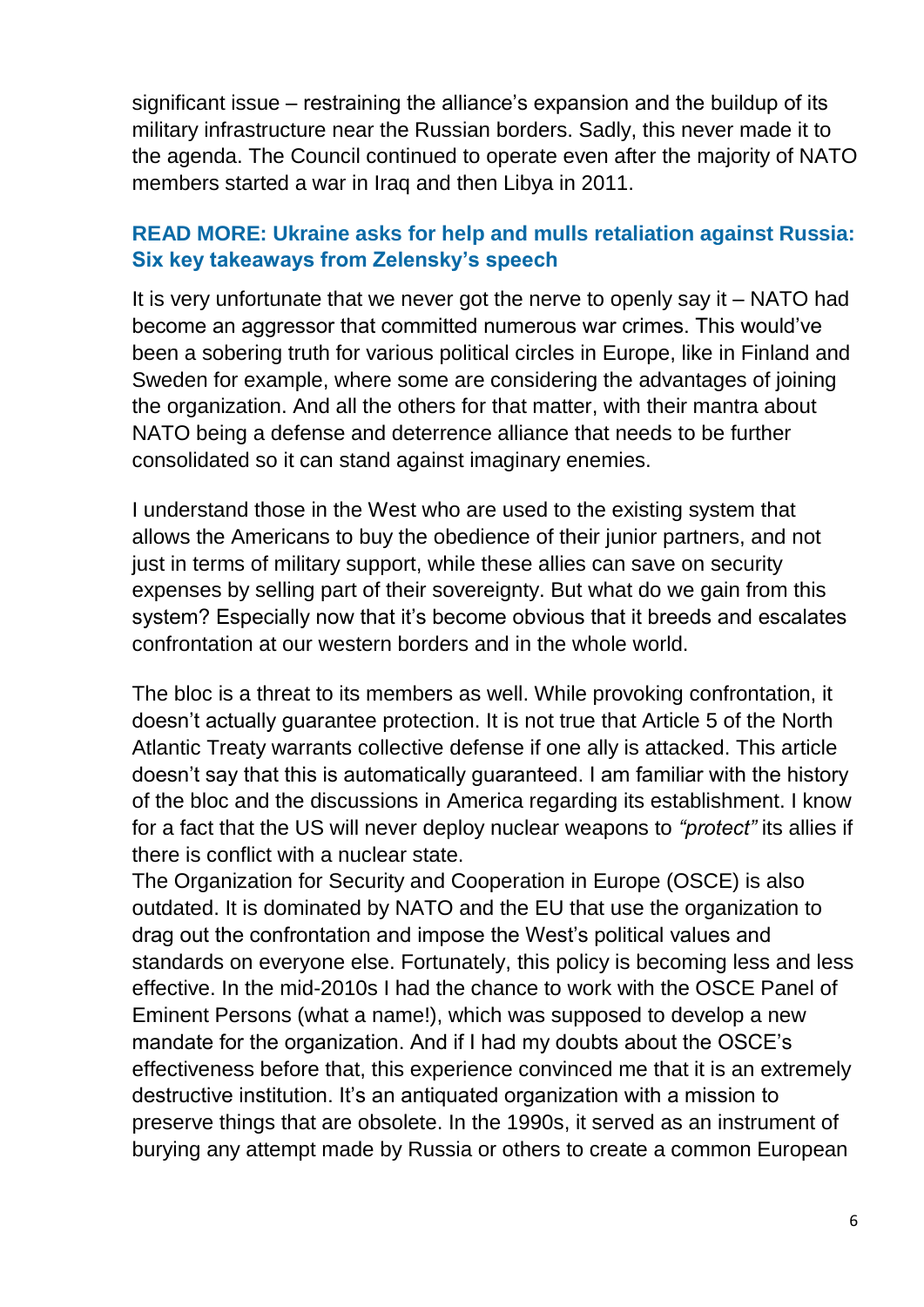security system; in the 2000s, the so-called Corfu Process bogged down Russia's new security initiative.

Practically all UN institutions have been squeezed out of the continent, including the UN Economic Commission for Europe, its Human Rights Council and Security Council. Once upon a time, the OSCE was viewed as a useful organization that would promote the UN system and principles in a key subcontinent. That didn't happen.

As for NATO, it is very clear what we should do. We need to undermine the bloc's moral and political legitimacy and refuse any institutional partnership, since its counterproductivity is obvious. Only the military should continue to communicate, but as an auxiliary channel that would supplement dialogue with the DOD and defense ministries of leading European nations. After all, it's not Brussels that makes strategically important decisions.

The same policy could be adopted when it comes to the OSCE. Yes, there is a difference, because even though this is a destructive organization, it never initiated any wars, destabilization, or killings. So we need to keep our involvement in this format to a minimum. Some say that this is the only context that provides the Russian foreign minister with a chance to see his counterparts. That is not true. The UN can offer an even better context. Bilateral talks are much more effective anyway, because it is easier for the bloc to hijack the agenda when there is a crowd. Sending observers and peacekeepers through the UN would also make a lot more sense.

The limited article format does not allow me to dwell on specific policies for each European organization, like the Council of Europe for example. But I would define the general principle this way – we partner where we see benefits for ourselves and keep our distance otherwise.

Thirty years under the current system of European institutions proved that continuing with it would be detrimental. Russia doesn't benefit in any way from Europe's disposition towards breeding and escalating confrontation or even posing military threat to the subcontinent and the whole world. Back in the day, we could dream that Europe would help us bolster security, as well as political and economic modernization. Instead, they are undermining security, so why would we copy the West's dysfunctional and deteriorating political system? Do we really need these new values that they have adopted?

We will have to limit the expansion by refusing to cooperate within an eroding system. Hopefully, by taking a firm stand and leaving our civilization neighbors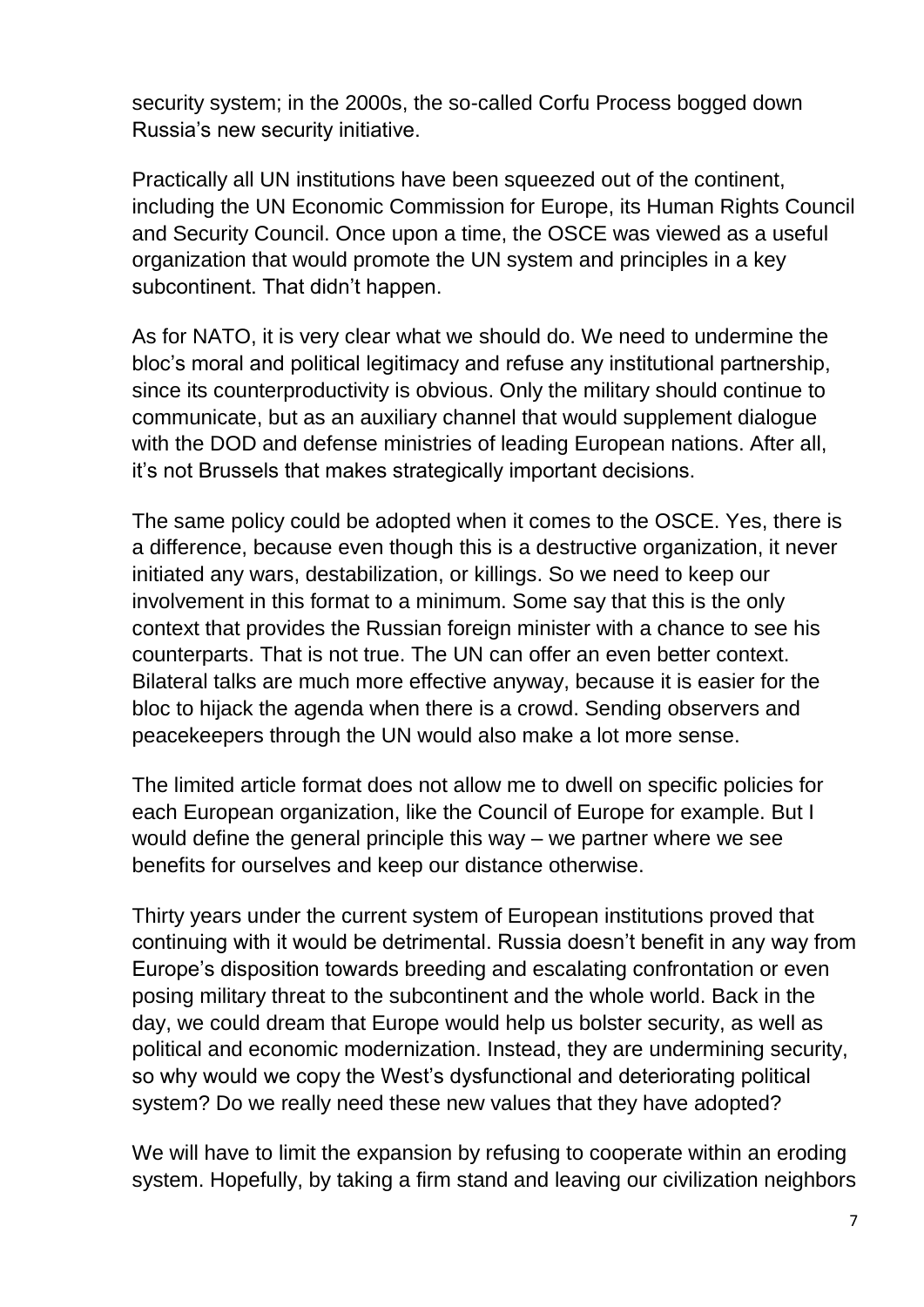from the West to their own devices, we will actually help them. The elites may return to a less suicidal policy that would be safer for everyone. Of course, we have to be smart about taking ourselves out of the equation and make sure to minimize the collateral damage that the failing system will inevitably cause. But maintaining it in its current form is simply dangerous.

#### **Policies for tomorrow's Russia**

As the existing global order continues to crumble, it seems that the most prudent course for Russia would be to sit it out for as long as possible – to take cover within the walls of its 'neo-isolationist fortress' and deal with domestic matters. But this time, history demands that we take action. Many of my suggestions with respect to the foreign policy approach I have tentatively called 'constructive destruction' naturally emerge from the analysis presented above.

There is no need to interfere or to try to influence the internal dynamics of the West, whose elites are desperate enough to start a new cold war against Russia. What we should do instead is use various foreign policy instruments – including military ones – to establish certain red lines. Meanwhile, as the Western system continues to steer towards moral, political, and economic degradation, non-Western powers (with Russia as a major player) will inevitably see their geo-political, geo-economic and geo-ideological positions strengthen.

#### **READ MORE: [UK sanctions Putin's 'inner circle' over Donbass](https://www.rt.com/russia/550249-uk-sanctions-over-ukraine/)**

Our Western partners predictably try to squelch Russia's calls for security guarantees and take advantage of the ongoing diplomatic process in order to extend the lifespan of their own institutions. There is no need to give up dialogue or cooperation in matters of trade, politics, culture, education, and healthcare, whenever it's useful. But we must also use the time we've got to ramp up military-political, psychological, and even military-technical pressure – not so much on Ukraine, whose people have been turned into cannon fodder for a new Cold War – but on the collective West, in order to force it to change its mind and step back from the policies it has pursued for the past several decades. There is nothing to fear about the confrontation escalating: We saw tensions grow even as Russia was trying to appease the Western world. What we should do is prepare for a stronger pushback from the West; also, Russia should be able to offer the world a long-term alternative – a new political framework based on peace and cooperation.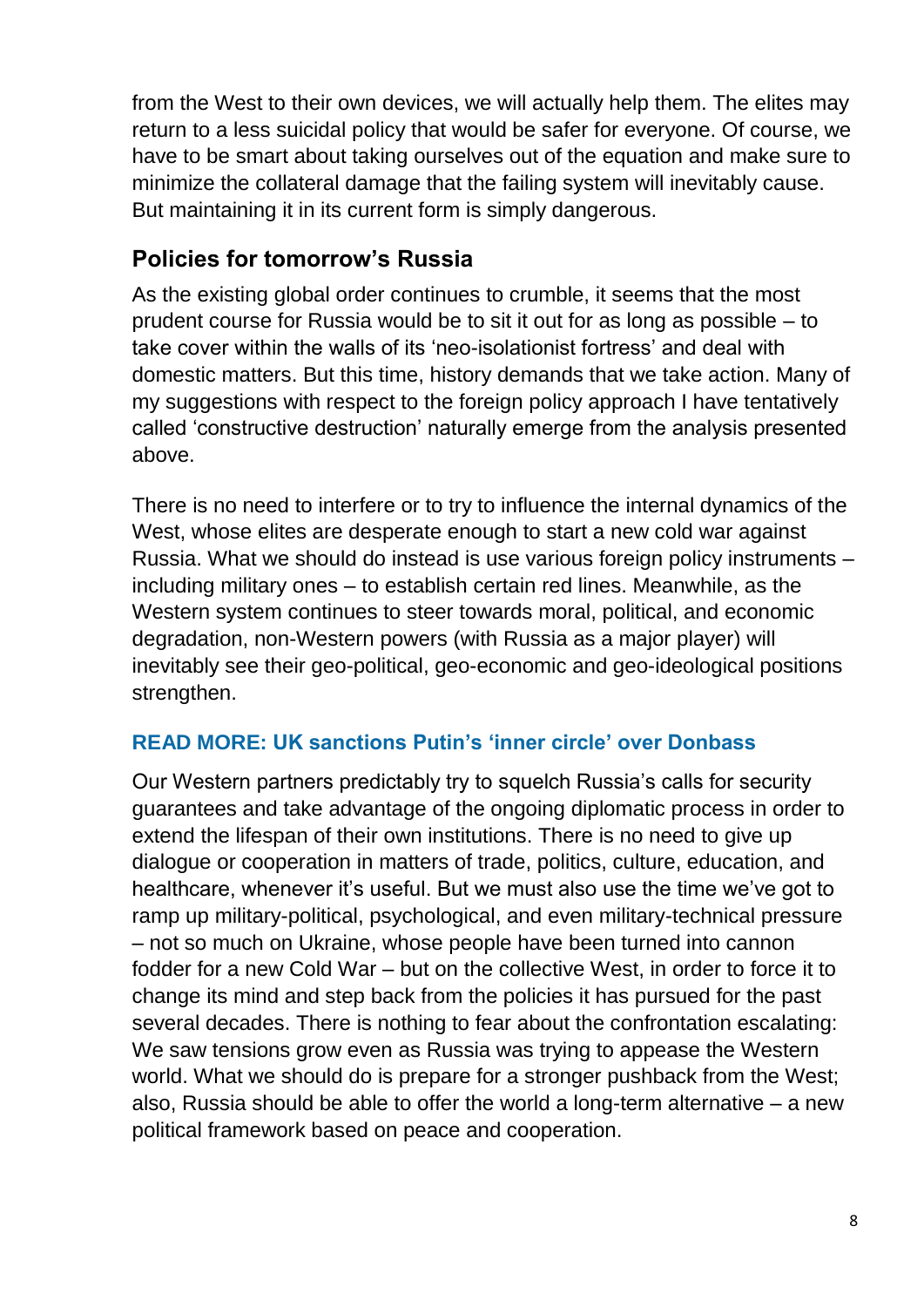Naturally, it is useful to remind our partners, from time to time, that there exists a mutually beneficial alternative to all that.

If Russia carries out reasonable but assertive policies (domestically, too), it will successfully (and relatively peacefully) overcome the latest surge of Western hostility. As I have written before, we stand a good chance of winning this Cold War.

What also inspires optimism is Russia's own past record: We have more than once managed to tame the imperial ambitions of foreign powers – for our own good, and for the good of humanity, as a whole. Russia was able to transform would-be empires into tame and relatively harmless neighbors: Sweden after the Battle of Poltava, France after Borodino, Germany after Stalingrad and Berlin.

We can find a slogan for the new Russian policy toward the West in a verse from Alexander Blok's 'The Scythians', a brilliant poem that seems especially relevant today: *"Come join us, then! Leave war and war's alarms, / And grasp the hand of peace and amity. / While still there's time, Comrades, lay down your arms! / Let us unite in true fraternity!"*

While attempting to heal our relations with the West (even if that requires some bitter medicine), we must remember that, while culturally close to us, the Western world is running out of time – in fact, it has been for two decades now. It is essentially in damage control mode, seeking cooperation whenever possible. The real prospects and challenges of our present and future lie with the East and the South. Taking a harder line with Western nations must not distract Russia from maintaining its pivot to the East. And we have seen this pivot slow down in the past two or three years, especially when it comes to developing territories beyond the Ural Mountains.

We must not allow Ukraine to become a security threat to Russia. That said, it would be counterproductive to spend too many administrative and political (not to mention economic) resources on it. Russia must learn to actively manage this volatile situation, keep it within limits. Most of Ukraine has been neutered by its own anti-national elite, corrupted by the West, and infected with the pathogen of militant nationalism.

It would be much more effective to invest in the East, in the development of Siberia. By creating favorable working and living conditions, we will attract not only Russian citizens, but also people from the other parts of the former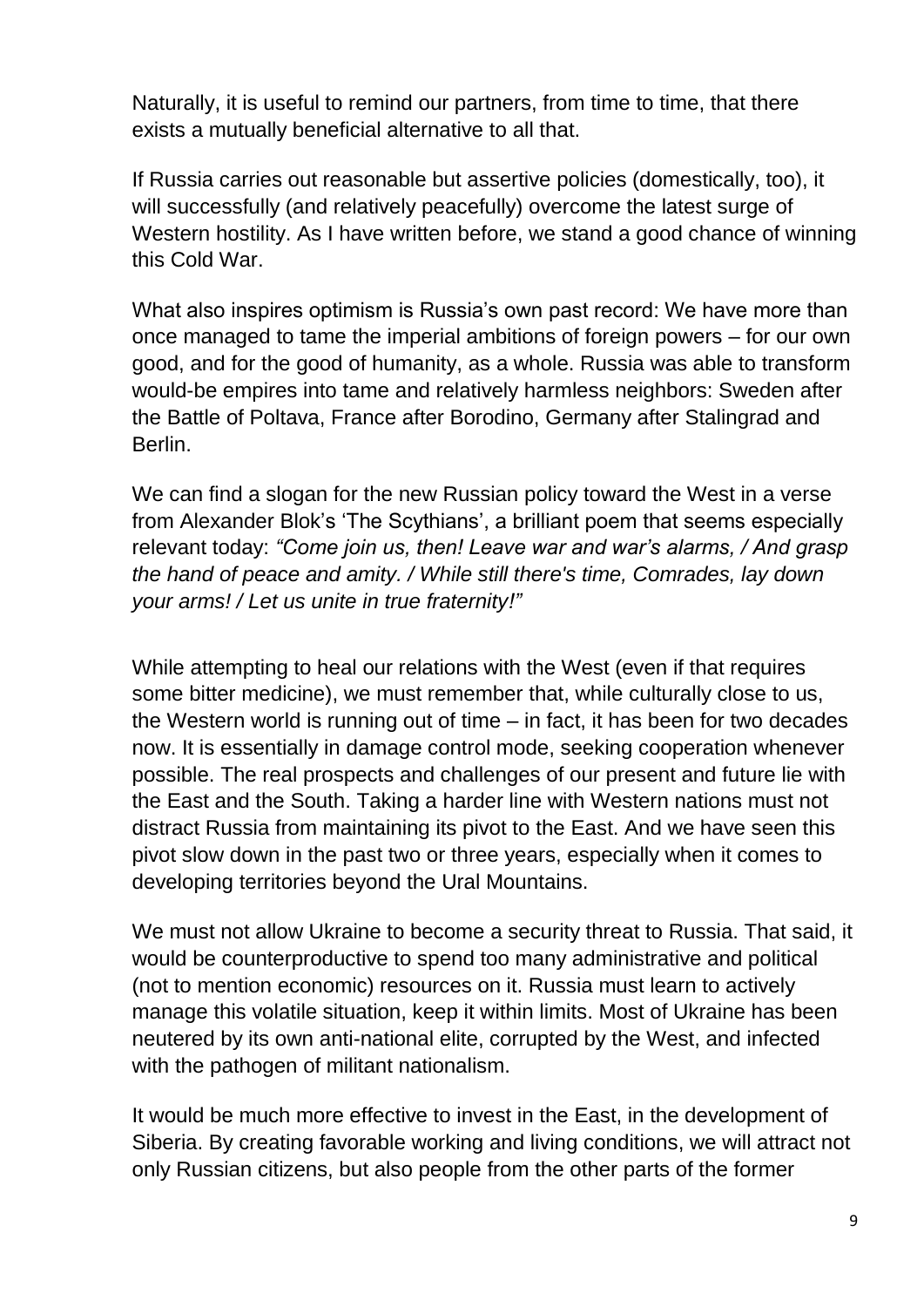Russian Empire, including the Ukrainians. The latter have, historically, contributed a great deal to the development of Siberia.

Let me reiterate a point from my other articles: It was the incorporation of Siberia under Ivan the Terrible that made Russia a great power, not the accession of Ukraine under Aleksey Mikhaylovich, known under the moniker 'the most peaceful'. It is high time we stopped repeating Zbigniew Brzezinski's disingenuous – and so strikingly Polish – assertion that Russia cannot be a great power without Ukraine. The opposite is much closer to the truth: Russia cannot be a great power when it is burdened by an increasingly unwieldy Ukraine – a political entity created by Lenin which later expanded westward under Stalin.

The most promising path for Russia lies with the development and strengthening of ties with China. A partnership with Beijing would multiply the potential of both countries many times over. If the West carries on with its bitterly hostile policies, it wouldn't be unreasonable to consider a temporary five-year defense alliance with China. Naturally, one should also be careful not to get 'dizzy with success' on the China track, so as not to return to the medieval model of China's Middle Kingdom, which grew by turning its neighbors into vassals. We should help Beijing wherever we can to keep it from suffering even a momentary defeat in the new Cold War unleashed by the West. That defeat would weaken us, too. Besides, we know all too well what the West transforms into when it thinks it is winning. It took some harsh remedies to treat America's hangover after it got drunk with power in the 1990s.

Clearly, an East-oriented policy must not focus solely on China. Both the East and the South are on the rise in global politics, economics, and culture, which is partly due to our undermining of the West's military superiority – the primary source of its 500-year hegemony.

When the time comes to establish a new system of European security to replace the dangerously outdated existing one, it must be done within the framework of a greater Eurasian project. Nothing worthwhile can be born out of the old Euro-Atlantic system.

It is self-evident that success requires the development and modernization of the country's economic, technological, and scientific potential – all pillars of a country's military power, which remains the backbone of any nation's sovereignty and security. Russia cannot be successful without improving the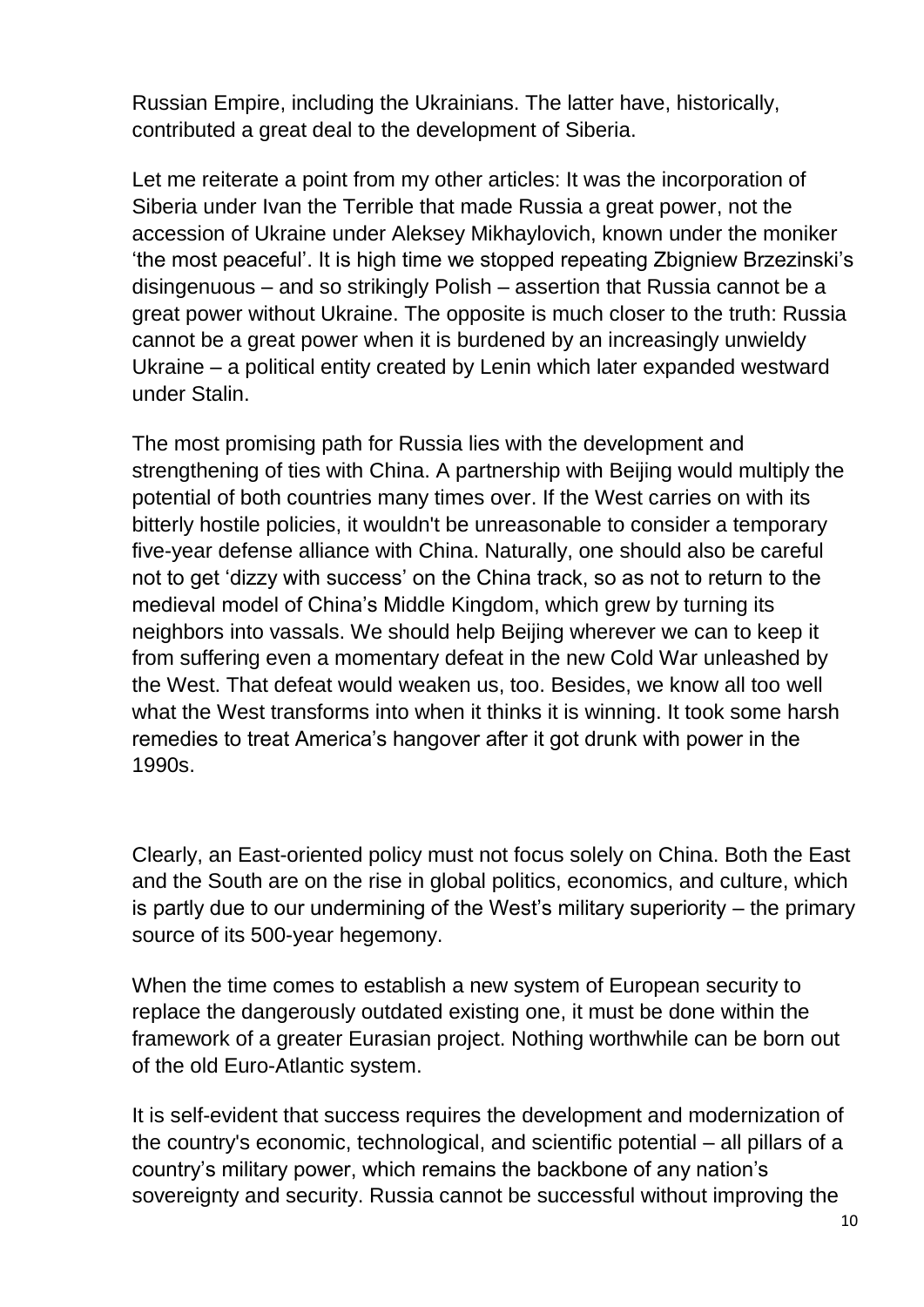quality of life for the majority of its people: This includes overall prosperity, healthcare, education, and the environment.

The restriction of political freedoms, which is inevitable when confronting the collective West, must by no means extend to the intellectual sphere. This is difficult, but achievable. For the talented, creatively-minded part of the population who are ready to serve their country, we must preserve as much intellectual freedom as possible. Scientific development through Soviet-style 'sharashkas' (research and development laboratories operating within the Soviet labor camp system) is not something that would work in the modern world. Freedom enhances the talents of Russian people, and inventiveness runs in our blood. Even in foreign policy, the freedom from ideological constraints that we enjoy offers us massive advantages compared to our more close-minded neighbors. History teaches us that the brutal restriction of freedom of thought imposed by the Communist regime on its people led the Soviet Union to ruin. Preserving personal freedom is an essential condition for any nation's development.

#### **READ MORE: [Global stocks sink on fears of full-blown conflict between](https://www.rt.com/business/550214-global-stocks-sink-russia-ukraine/)  [Russia, Ukraine](https://www.rt.com/business/550214-global-stocks-sink-russia-ukraine/)**

If we want to grow as a society and be victorious, it is absolutely vital that we develop a spiritual backbone – a national idea, an ideology that unites and shines the way forward. It is a fundamental truth that great nations cannot be truly great without such an idea at their core. This is part of the tragedy that happened to us in the 1970s and 1980s. Hopefully, the resistance of the ruling elites to the advancement of a new ideology, rooted in the pains of the communist era, is beginning to fade. Vladimir Putin's speech at the October 2021 annual meeting of the Valdai Discussion Club was a powerful reassuring signal in that respect.

Like the ever-growing number of Russian philosophers and authors, I have put forward my own vision of the 'Russian idea['\[3\].](https://globalaffairs.ru/articles/ot-razrusheniya-k-sobiraniyu/?fbclid=IwAR1jJo1lJT7vq76-KzNjZqMWCeEu_G_cpb9Xk5xybSaLQ5jY3SawmOMMuXU#_ftn3) (I apologize for having to reference my own publications again – it is an inevitable side effect of having to stick to the format).

## **Questions for the future**

And now let's discuss a significant, yet mostly overlooked aspect of the new policy that needs to be addressed. We need to dismiss and reform the obsolete and often harmful ideological foundation of our social sciences and public life for this new policy to get implemented, let alone succeed.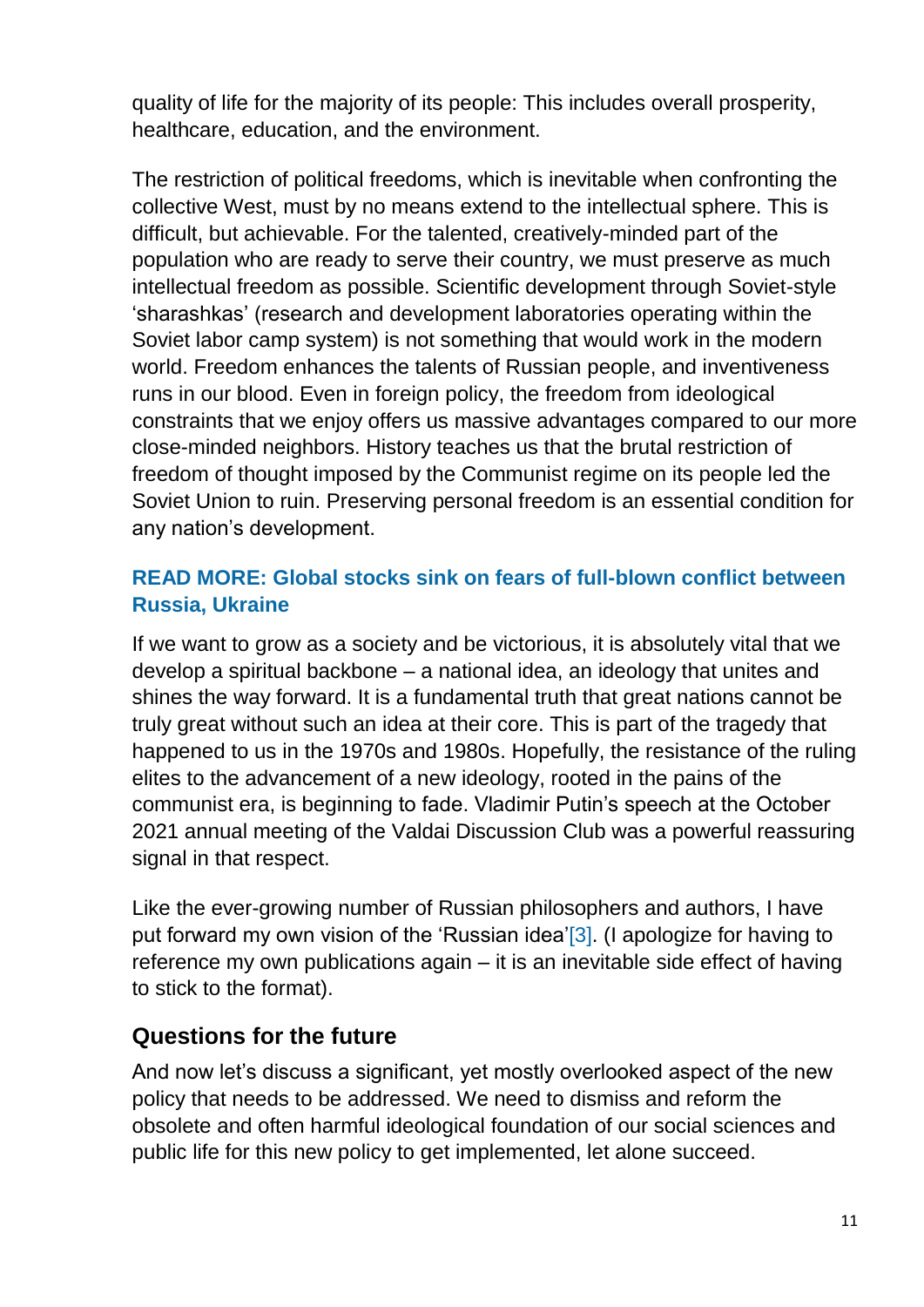This doesn't mean we have to reject once again the advancements in political science, economy, and foreign affairs of our predecessors. The Bolsheviks tried to dump the social ideas of tsarist Russia – everybody knows how this played out. We rejected Marxism and were happy about it. Now, fed up with other tenets, we realize we were too impatient with it. Marx, Engels, and Lenin had sound ideas in their theory of imperialism we could use.

Social sciences that study the ways of public and private life have to take into account national context, however inclusive it wants to appear. It stems from the national history and ultimately is aimed to help the nations and/or their government and elites. The mindless application of solutions valid in one country to another are fruitless and only create abominations.

We need to start working towards intellectual independence after we achieve military security and political and economic sovereignty. In the new world, it's compulsory to achieve development and exert influence. Mikhail Remizov, a prominent Russian political scientist, was the first, as far as I know, to call this 'intellectual decolonization'.

Having spent decades in the shadow of imported Marxism, we've begun a transition to yet another foreign ideology of liberal democracy in economics and political science and, to certain extent, even in foreign policy and defense. This fascination has done us no good – we've lost land, technology, and people. In the mid-2000s, we started to exercise our sovereignty, but had to rely on our instincts rather than clear national (again – it cannot be anything else) scientific and ideological principles.

To illustrate this point, here are a few randomly picked questions from my very long list.

I'll start with existential issues, purely philosophical ones. What comes first in humans, the spirit or the matter? And in the more mundane political sense – what drives people and states in the modern world? To common Marxists and liberals, the answer is the economy. Just remember that until recently Bill Clinton's famous *"It's the economy, stupid"* was thought to be an axiom. But people seek something greater when the basic need for food is satisfied. Love for their family, their homeland, desire for national dignity, personal freedoms, power, and fame. The hierarchy of needs has been well known to us since Maslow introduced it in the 1940–50s in his famous pyramid. Modern capitalism, however, twisted it, forcing ever-expanding consumption via traditional media at first and all-encompassing digital networks later – for rich and poor, each according to their ability.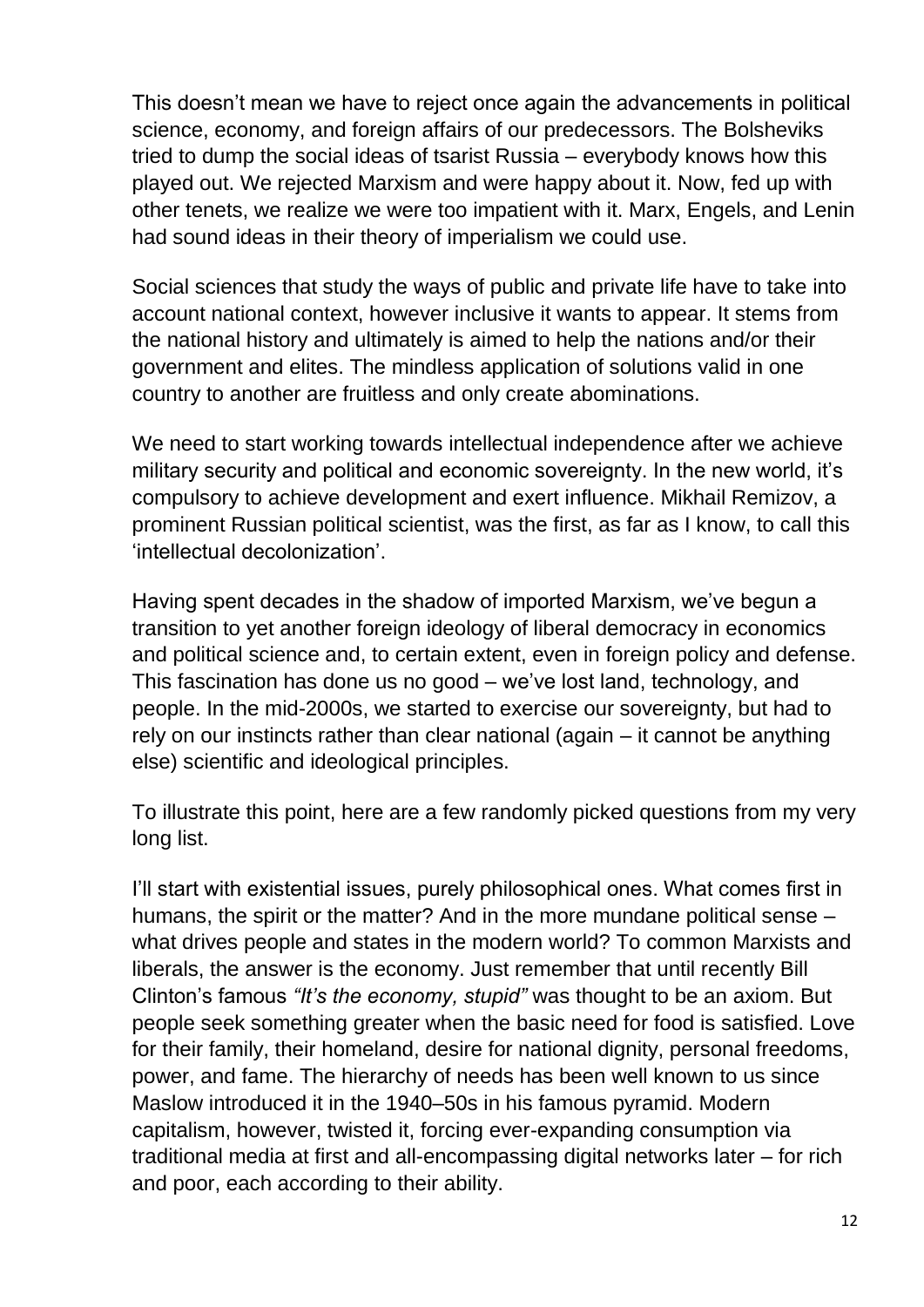What can we do when the modern capitalism deprived of moral or religious foundations incites limitless consumption, breaking down moral and geographic boundaries and comes into conflict with nature, threatening the very existence of our species? We, Russians, understand better than anybody that attempts to get rid of entrepreneurs and capitalists who are driven by the desire to build wealth will have disastrous consequences for society and the environment (the socialist economy model wasn't exactly environmentally friendly).

What do we do with the latest values of rejecting history, your homeland, gender, and beliefs, as well as aggressive LGBT and ultra-feminist movements? I respect the right to follow them, but I think they're posthumanist. Should we treat this as just another stage of social evolution? I don't think so. Should we try to ward it off, limit its spread, and wait till society lives through this moral epidemic? Or should we actively fight it, leading the majority of humanity that adheres to so-called "conservative" values or, to put it simply, normal human values? Should we get into the fight escalating an already dangerous confrontation with the Western elites?

The technological development and increased labor productivity have helped feed the majority of people, but the world itself has slipped into anarchy, and many guiding principles have been lost at the global level. Security concerns, perhaps, are prevailing over the economy once again. Military instruments and the political will might take the lead from now on.

What is military deterrence in the modern world? Is it a threat to cause damage to national and individual assets or foreign assets and information infrastructure to which today's Western elites are tied so closely? What will become of the Western world if this infrastructure is brought down?

And a related question: What is strategic parity we still talk about today? Is it some foreign nonsense picked by Soviet leaders who sucked their people into an exhausting arms race because of their inferiority complex and June 22, 1941 syndrome? Looks like we are already answering this question, even though we still churn out speeches about equality and symmetrical measures.

And what is this arms control many believe to be instrumental? Is it an attempt to restrain the expensive arms race beneficial to the wealthier economy, to limit the risk of hostilities or something more – a tool to legitimize the race, the development of arms, and the process of unnecessary programs on your opponent? There's no obvious answer to that.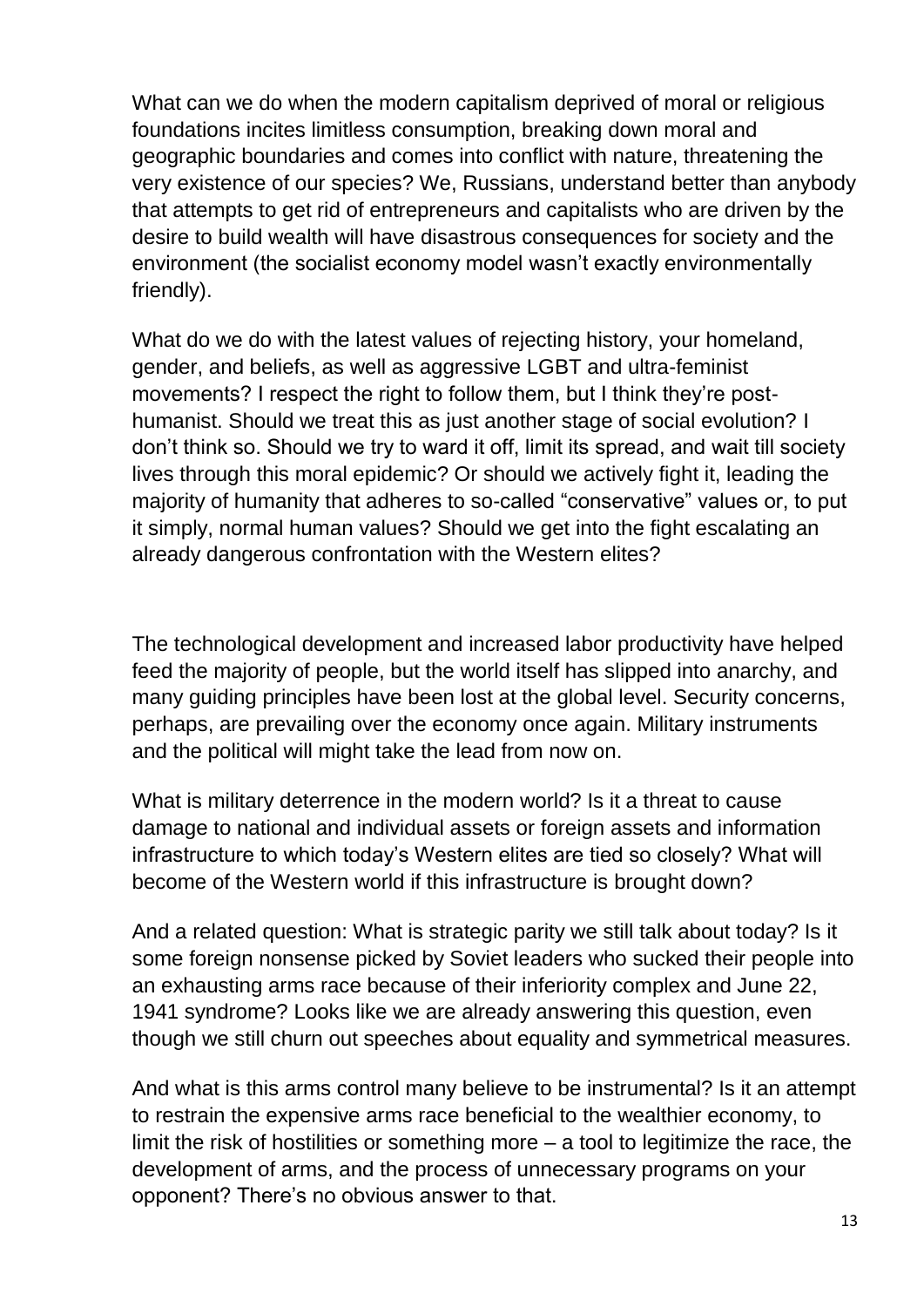But let's go back to the more existential questions.

Is democracy really the pinnacle of political development? Or is it just another tool that helps the elites control society, if we are not talking about Aristotle's pure democracy (which also has certain limitations)? There are many tools that come and go as society and conditions change. Sometimes we abandon them only to bring them back when the time is right and there's external and internal demand for them. I'm not calling for boundless authoritarianism or monarchy. I think we have already overdone it with centralization, especially at the municipal government level. But if this is just a tool, shouldn't we stop pretending that we strive for democracy and put it straight – we want personal freedoms, a prosperous society, security, and national dignity? But how do we justify power to the people then?

Is the state really destined to die off, as Marxists and liberal globalists used to believe, as they dreamed of alliances between transnational corporations, international NGOs (both have been going through nationalization and privatization), and supranational political bodies? We'll see how long the EU can survive in its current form. Note that I don't want to say there's no reason to join national efforts for the greater good, like bringing down expensive custom barriers or introducing joint environmental policies. Or isn't it better to focus on developing your own state and supporting neighbors while disregarding global problems created by others? Aren't they going to mess with us if we act this way?

What is the role of land and territories? Is it a dwindling asset, a burden as was believed among political scientists only recently? Or the greatest national treasure, especially in the face of the environmental crisis, climate change, the growing deficit of water and food in some regions and the total lack of it in others?

What should we do then with hundreds of millions of Pakistanis, Indians, Arabs, and others whose lands might soon be uninhabitable? Should we invite them now as the US and Europe began to do in the 1960s, drawing migrants to bring down the cost of local labor and undermine the trade unions? Or should we prepare to defend our territories from the outsiders? In that case, we should abandon all hope to develop democracy, as Israel's experience with its Arab population shows.

Would developing robotics, which is currently in a sorry state, help compensate for the lack of workforce and make those territories livable again?